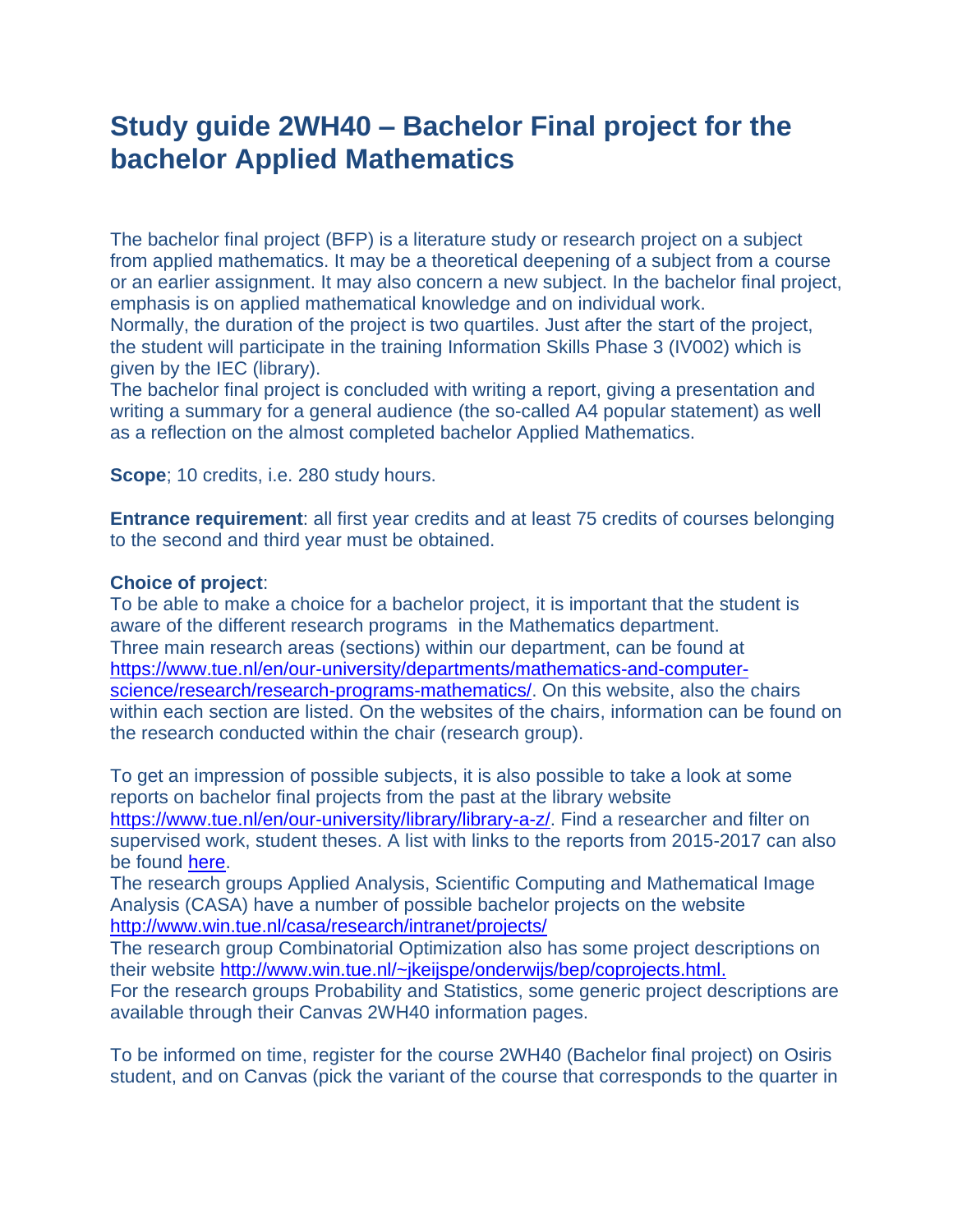which you would like to start your project) already at the start of the third year of your bachelor, and carefully read all the information available there.

To find a subject and a supervisor for the bachelor project, the initiative lies with the student. If you are interested in a particular specialization within mathematics, you should join the corresponding `research group' under people in Canvas 2WH40, and approach the BFP-coordinator of that research group with the question whether he/she can match you with a suitable project and supervisor in that group. You can also suggest a particular subject yourself.

The BFP-coordinators are: CASA: Arris Tijsseling CASA-Scientific computing: Arris Tijsseling CASA-Applied Analysis: Jan-Cees van der Meer CASA-Mathematical Image Analysis: Luc Florack DM: Aart Blokhuis DM-Discrete Algebra and Geometry: Aart Blokhuis DM-Combinatorial Optimization: Judith Keijsper DM-Coding&Crypto: Tanja Lange STO: STO-Statistics: STO-Stochastic operations research: Marko Boon STO-Probability theory: Julia Komjathy

Once you have found a supervisor and meet the above entrance requirements, you can start the project.

**Start of the project:** At the start of the final bachelor project, the bachelor coordinator must be informed about your plans. This should be done by completing the quiz `Bachelor final project Information for coordinator' on Canvas 2WH40. In this quiz, you are simply asked to answer the following questions: Identity number: Family Name: First Name: Initials: Starting year bachelor Applied Mathematics: Possible combined bachelor program: (also indicate it here if a BFP in Applied Physics will be combined with a BFP in Applied Mathematics, and mention the supervisor from Applied Physics involved) (Working) Title Project: Supervisor: Research group (of your supervisor): Starting date project: Estimated completion date project:

Soon after the start of the project, the student should participate in the training Information Skills Phase 3 (course code IV002) of the IEC (library). You are advised to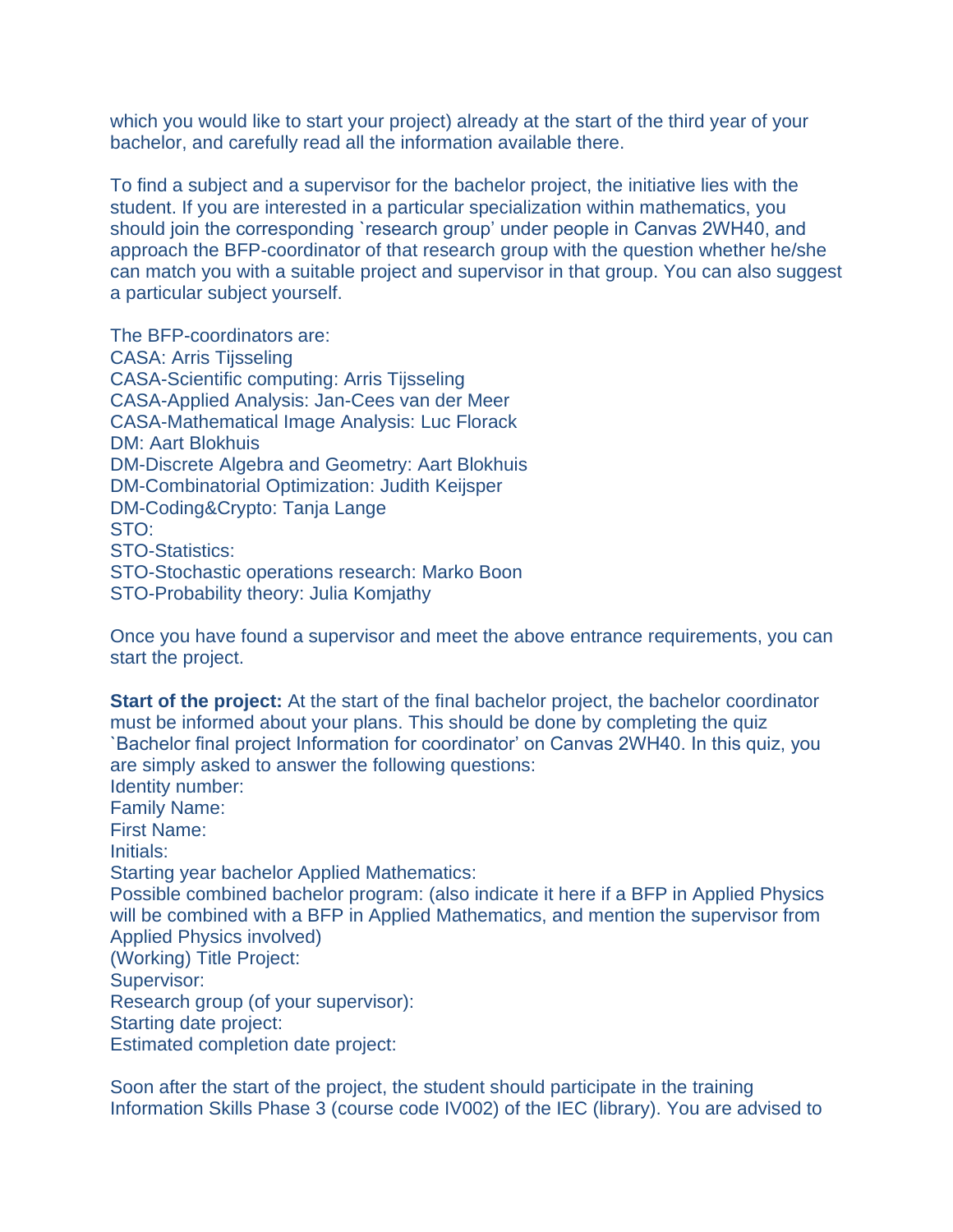register on Osiris Student soon after you have started the project. You will have to register for a specific period in which you want to complete the (online) training. One day before the start of the period you will receive an email from [iec.education@tue.nl](mailto:iec.education@tue.nl) with further instructions.

In this training, it is convenient if you have available 3 to 5 documents from the literature (articles, books, chapters from books, proceedings or dissertations) in PDF format that are relevant to your bachelor project. The practical knowledge and skills acquired in this training will be directly applicable to the literature research for the project and the proper citing of literature in your final report (make sure you practice referencing in Latex!).

**Finalization and assessment**: The project is concluded with a report, a presentation of about 25 minutes, and subsequently a `defense' of the results (critical questions concerning the presentation and the report).

The report, presentation, defense, and the execution of the entire project are assessed by the supervisor and by a second assessor.

At least one week before the final presentation takes place, the assessment committee for the project must be announced to the exam committee. To this effect, the student together with his/her supervisor should complete the form

"AssessmentCommittee2WH40", which can be found in the course 2WH40 on Canvas, and send it to the secretary of the examination committee by email:

[Examination.Committee.MCS@tue.nl](mailto:Examination.Committee.MCS@tue.nl) (the secretary of the examination committee will supply the last required signature on this form).

The following rules apply:

- The supervisor is a lecturer, a professor, an associate professor or a full professor in the Mathematics capacity group within the Faculty of Mathematics and Computer Science.

- The assessment committee consists of at least two voting members including the supervisor. The voting members together determine the grade for the bachelor project. The voting members of the evaluation committee are appointed as examiners. A PhD student can be a voting member.

- Advisory members can be included in the committee.

The supervisor determines the grade (scale 0 to 10, in halfs), after consultation with the second assessor. The A4 popular statement and the reflection on the bachelor program are assessed by an appointed lecturer A4 popular/reflection.

The assessment of the project consists of the following aspects: report, presentation and defense of the results, execution of the project. In addition, the summary for a general audience (A4 popular statement) and the reflection assignment should be graded at least `satisfactory'.

- The assessment must be recorded on a prescribed assessment form, which can be found as 'AssessmentForm2WH40' on Canvas 2WH40. The supervisor and the second assessor have to sign part 1 of the assessment form and send it to the student administration by email: CSA.MCS@tue.nl. Either H.J.M. Sterk or J.C.M. Keijsper (Lecturers A4 popular and reflection) has to sign the assessment form part 2 and send it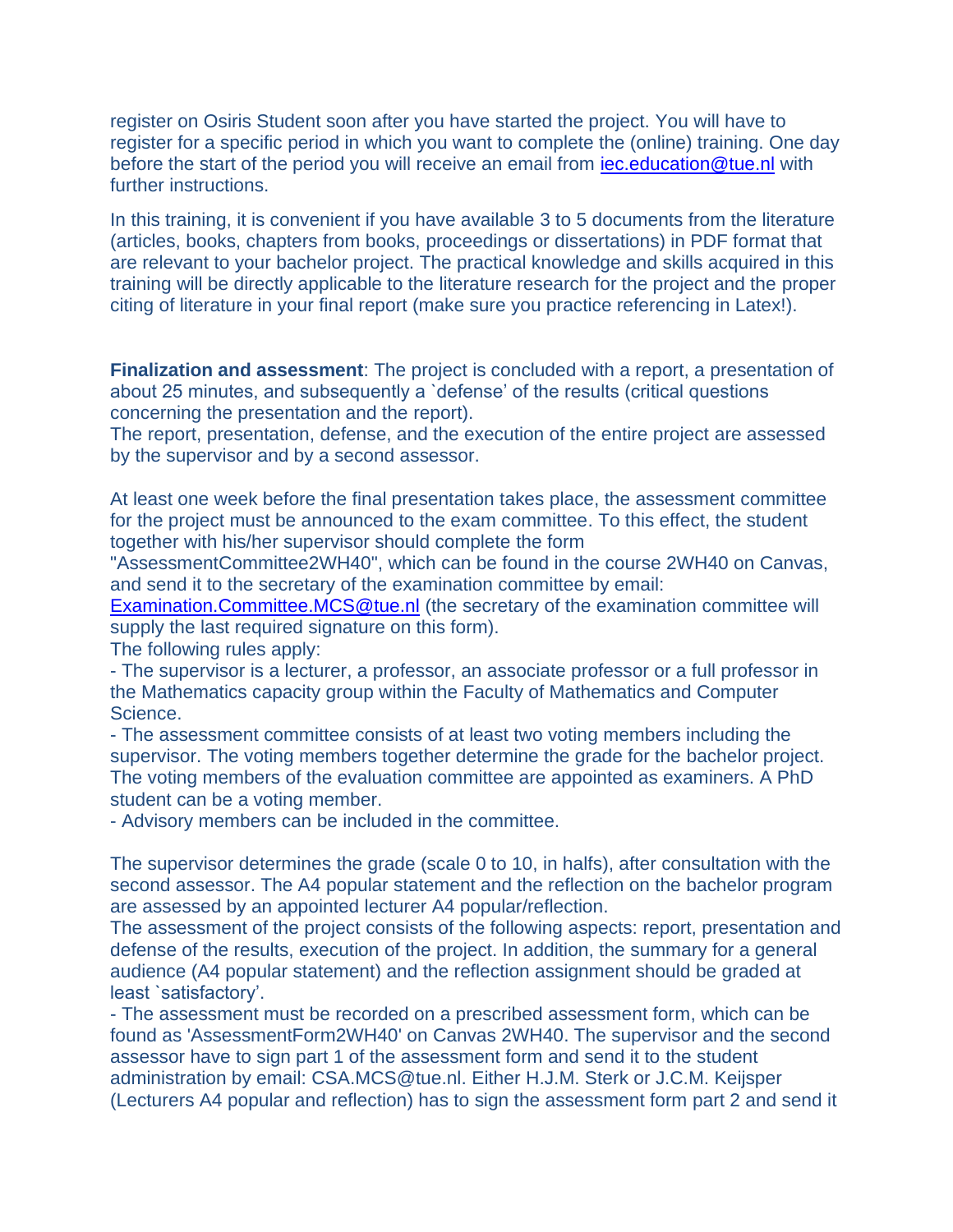to the student administration by email. The student signs a statement that his or her final bachelor project has been established in accordance with the TU/e code of conduct for science: also this declaration can be found on Canvas 2WH40.

**Processing of results:** In order to process the results, the fully completed assessment form (this may be sent in two separate parts) should be submitted to the Student Administration [\(csa.mcs@tue.nl\)](mailto:csa.mcs@tue.nl) by the supervisor and the lecturer A4 popular, respectively. A PDF with the final version of the report and a PDF file of the approved A4 popular statement must also be submitted to the Student Administration [\(csa.mcs@tue.nl\)](mailto:csa.mcs@tue.nl) by the student. Together with these, the student sends the signed Declaration Code of Scientific Conduct form to the administration.

The grades cannot be processed by the administration until everything has been submitted and the PDFs have been received. In addition, the professional skill Searching and processing scientific information phase 3 must be achieved (training Information Skills 3, IV002).

The final reports will be made accessible through the library.

**A4 popular statement and Reflection Assignment**: Detailed information about these two components can be found in the 2WH40 Canvas assignment `Reflection on Bachelor Applied Mathematics'. The purpose of the reflection assignment is that the student will gain insight into his/her own development and the steps taken during the bachelor Applied Mathematics and also in how his or her ideas about mathematics and its application have changed since starting the bachelor.

The objective of the A4 popular statement is that the student experiences writing for a larger, mathematically less educated audience. The Word document 'A4 popular statement' gives additional explanation, and when using Word, it is also a useful template for the A4 to be delivered.

A concept of the A4 pop statement should be delivered as a submission to the corresponding assignment on Canvas 2WH40. One of the lecturers A4 popular gives feedback on the concept. Perhaps some improvements may be required before the A4 popular statement is approved (receives a grade VO, satisfactory, or GO, good, on Canvas). Similarly for the reflection assignment.

The writing of the A4 popular statement and the reflection does not have to wait until the bachelor project is completed.

**Professional skills**: The four phase 3 professional skills presenting, writing, reflecting and processing of information are part of the bachelor final project. The skill PRV23 concerns presentation and is assessed at the final presentation of the BFP by the supervisor. The skill PRV33 concerns writing and it is assessed on the basis of the BFP report by the supervisor. The skill PRV43 concerns reflecting, and this is assessed by means of the A4-popular and the reflection assignment by the lecturer A4 popular/reflection. Finally, PRV63 concerns the ability to search for and process scientific information and this skill is assessed by the IEC (library), based on the IEC training Information skills 3 (IV002).